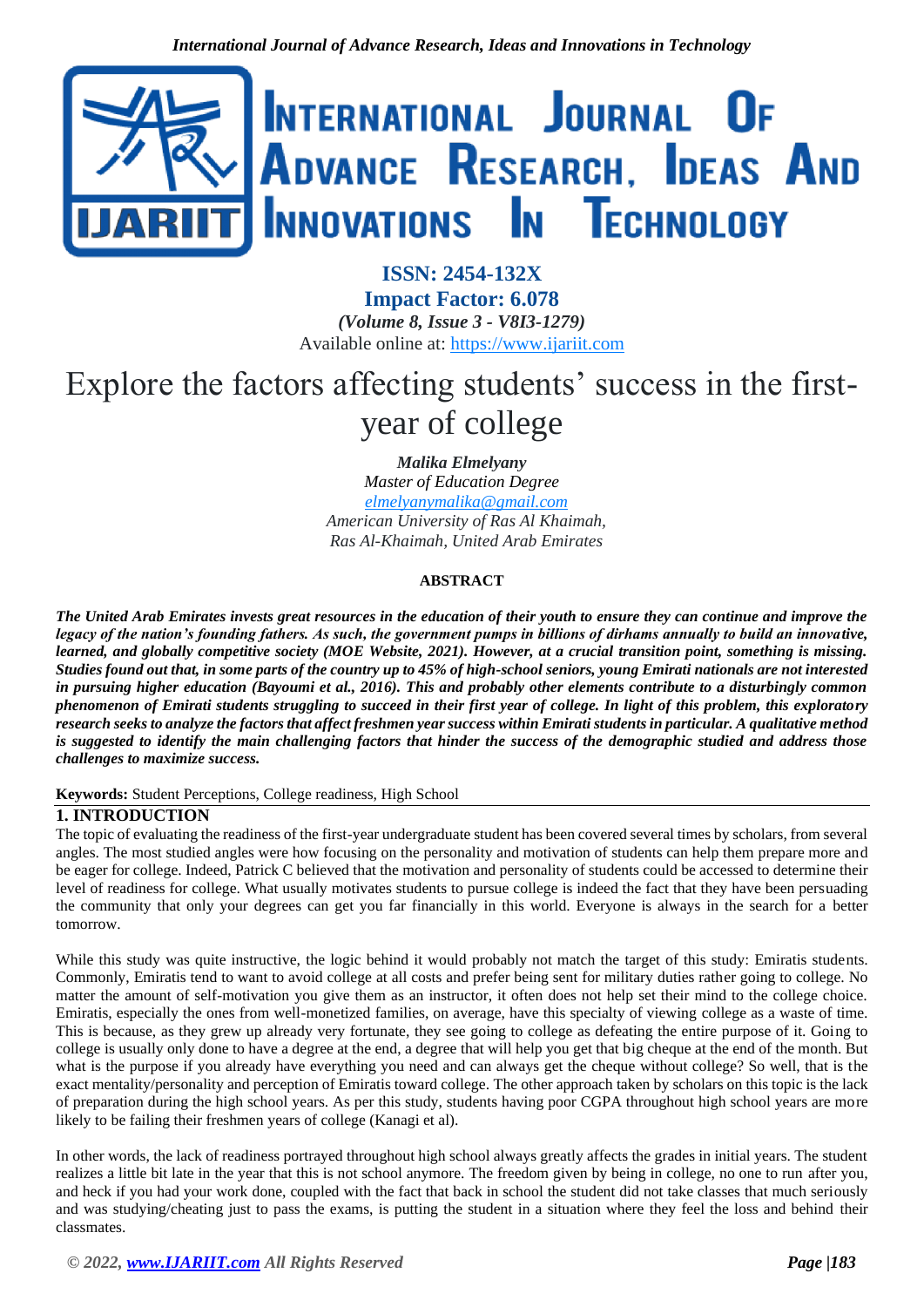This study is more aligned with our study. The Emiratis students, especially the fortunate ones, spend most of their school years skipping classes and cheating during exams, because their goal is usually not to go to college. As soon as they are done with school, they want to go to military training. Thus, when they end up being sent to college instead, the first year, if not the entire college years, is usually a big disappointment academically.

Kanagari also stated that gender, race, and origin may have a role to play in the readiness of students regarding college. The matter of race is not really of essence to this study as it is focusing only on Emiratis male students. On other hand, the aspect of origin and gender can be quite important. Studies have shown that not only female Emiratis are more likely to go to college and more than succeed, but also that males Emiratis students that started or did their entire high school years out of the UAE, like in Europe or the USA for example, are more incline and motivated about going to college and getting those degrees. Even though all these different studies have been made on the factors affecting students' readiness, none have focused on the factors that this study has unfolded.

# **2. BACKGROUND AND CONTEXT**

In the United Arab Emirates, it has been widely studied that after completing school many a great number of students approximately 45% of the total student-population do not opt for higher studies and get enrol in colleges. Many researches tried to find the rationality behind this issue and studied various factors that affect the enrolment rate of students in college after completing school. Those studies mainly focused on students' motivation and some other factors however lack of motivation is not the only factor thus, this study gives you in-depth understanding of the core factors behind less enrolment of students in college. The other key factors behind this issue is overall education system of UAE schools, the support of family and also the psychological support provided to students. This study unfolds these factors in details and present meaningful findings.

## **3. SUMMARY**

This study focuses on the predominant factors affecting students' enrolment rate in college and students' success at first year of college. The qualitative research design has been used to carry out the detailed study to know the perception of students about the concerned topic. The study highlighted the key factors behind the lack of enrolment i.e. overall education system with sub-factors: classroom environment, role of school and role of teacher. Second factor is family support and finally the psychological support.

## **4. RESEARCH QUESTIONS**

- (a) Is the UAE secondary educational system preparing young Emiratis male students enough for college?
- (b) Do families have a role in a play on the preparation of their youngsters for college?
- (c) Does the psychological resources provide by school help in readiness of students for college?

## **5. RESEARCH METHODOLOGY**

#### **5.1 Overview of the Data Collection**

This study will utilize a qualitative, exploratory approach with data to be collected and analysed until saturation is reached. Participants will be purposefully selected according to the criteria specified below to participate in open-ended interviews. The following tools are included for review.

#### **5.2 Sampling Criteria**

#### **(a) Structured questionnaire**

Target group: Senior students and first year college students.

#### **(b) Semi-structured interview**

A purposeful sample of participate, who completed the questionnaire, will be selected for individual interviews. The criteria for selection for the interview will be determined upon the completing of the quantitative portion of the study and the findings shape the open-ended interview questions.

#### **(c) Research Instrument for Review**

- 1. Close-ended survey instrument
- 2. Semi-structured interview

#### **(d) Distribution of Instrument**

In this study, the questionnaire will be distributed through the use of different channels such as e-mail and/or social media. Interviews, will be conducted through face to face, MS TEAMS or ZOOM with interviews recorded. The recorded sessions will be stored privately and after completion of coding and checking will be destroyed. Confidentiality and privacy for all study participants will be maintained.

#### **(e) Reliability and Validity of Data**

For the research to be considered valid, the researcher will ensure credibility and trustworthiness are emphasized in the data collection and analysis process. In order to accomplish that, the data will be triangulated. Triangulation means using three data sources to confirm the findings that answer the research questions (Heale & Forbes, 2013). In this research, the finding will be triangulated by utilizing three different data collection instruments. Additionally, trust will be the major factor in the relationship between the researcher and the participant. The researcher will start to build trust at the beginning of the research period and maintain it by showing integrity.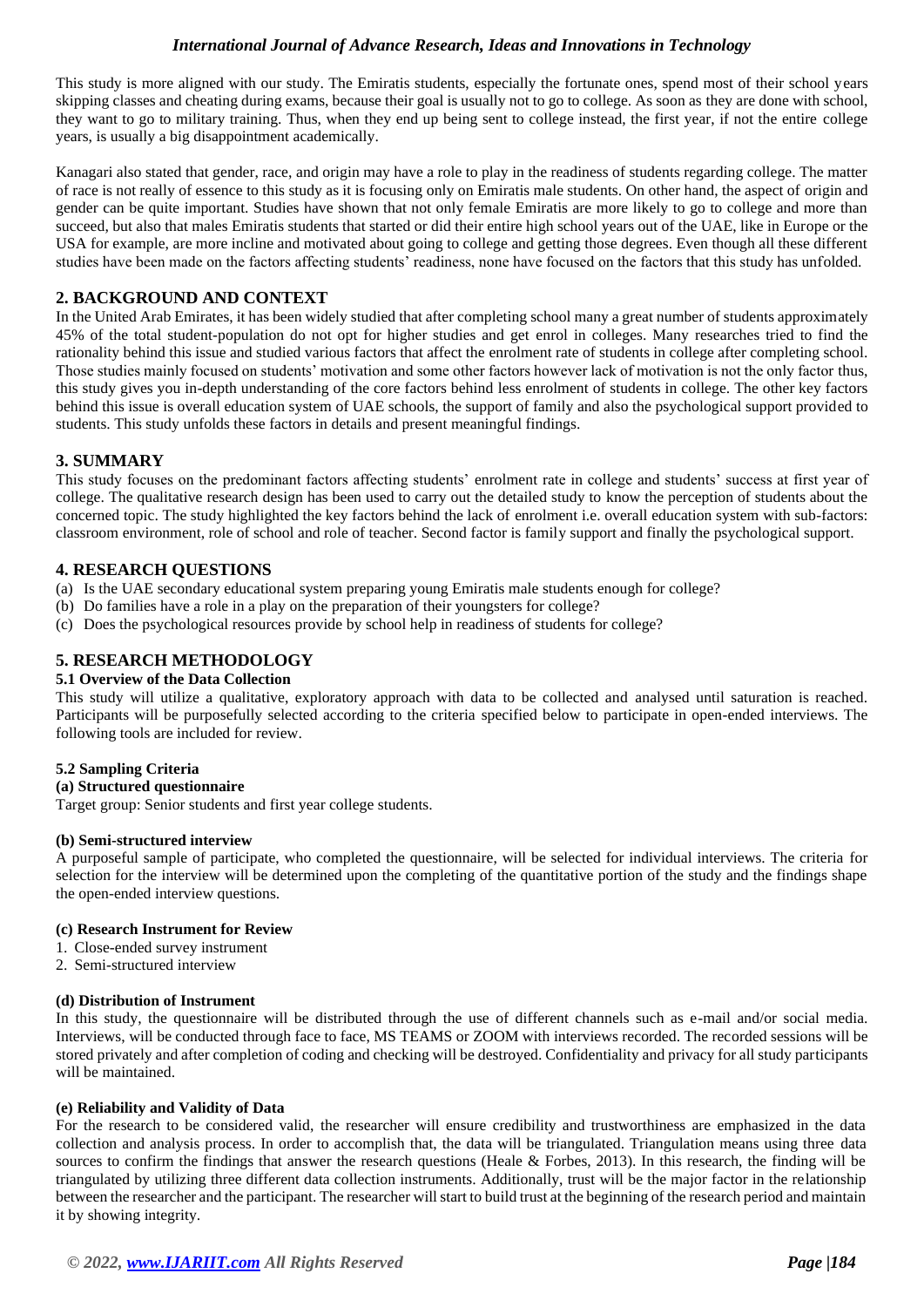The reliability of the open-ended interview questions will be established by internal consistency Interview validity refers to whether interview questions map to students. To ensure maximum validity, there needs to be one-to-one correspondence between interview questions asked and underlying competency. To ensure interviewer reliability, the interviewer will transcribe the interview word for word and will then check the interview recording to rectify an inaccuracy. For the interviews both the interviewer and interviewee will have a copy of the interview questions that have been prepared as a guide for students' responses. The interviewer may ask for more clarification if the students' response is incomplete or if he or she raises an issue related to the study that needs more exploration.

# **6. PARTICIPANT CONFIDENTIALITY AND ANONYMITY**

Confidentiality and Anonymity of the study participants is a priority and most important for this research paper. Prior to participating in the study, potential participants will be provided with information regarding the study. Study participants will electronically sign a consent to participate that includes acknowledgement of the scope of the study, understanding that participation is voluntary, and participant can withdraw at any time, and the individual's willingness to be interviewed. Those willing to be interviewed will provide an email address that allows the researcher to arrange a MS TEAMS meeting.

Individuals answering the questions are not asked any identifying information. The structured interview portion of the study will be recorded for coding and cross-checking purposes. Following the coding and cross-checking, the recording will be destroyed. Absolutely, participant name will be used in any analysis of the data or subsequent writing of the study results.

# **7. DATA ANALYSIS**

For this qualitative study, the semi-structured interviews were used as data collection tool. Participants have given in-depth responses; the qualitative data have been analysed thematically using content analysis method.

## **8. FINDING**

This section presents the findings of the study and have been presented in three themes, addressing the research questions guiding this study.

## **RQ1: Is the UAE secondary educational system preparing young Emiratis students enough for college?**

### **Theme one: Classroom Environment, role of school and teacher influence the overall education system in preparing young students for college**

Classroom environment, role of school and role of teacher are the predominant factors in the overall education system of UAE secondary schools. Majority of the participants acknowledged that these factors drive their willingness to proceed to college. According to them, the classroom environment affects the participation in the classroom and the motivation to study. Some students also endorsed that the safe and conducive classroom environment builds their confidence and plays a significant role in their learning process. In addition to that, the prolific teaching and learning environment helps in developing new skills and achieving high grades. Learning facilities in the classroom for instance, technology is the core element of the class environment and it makes the complex topic easy to understand and increases the participation of students. Moreover, extra-curricular activities in groups make students build healthy relationship with their peers which ultimately encourages positive classroom environment.



#### Figure 1: The role of UAE secondary educational system (RQ1)

After classroom environment, role of school plays a significant role in the willingness of students to go for college. Majority of participants agree that our school does not empower students to go for higher education. It does not support in the transition from school to college. The main reasons are that schools do not provide financial aid or scholarships for higher education and do not focus on motivating students for further studies. Also, the school does not improve the course quality as the advanced topics are not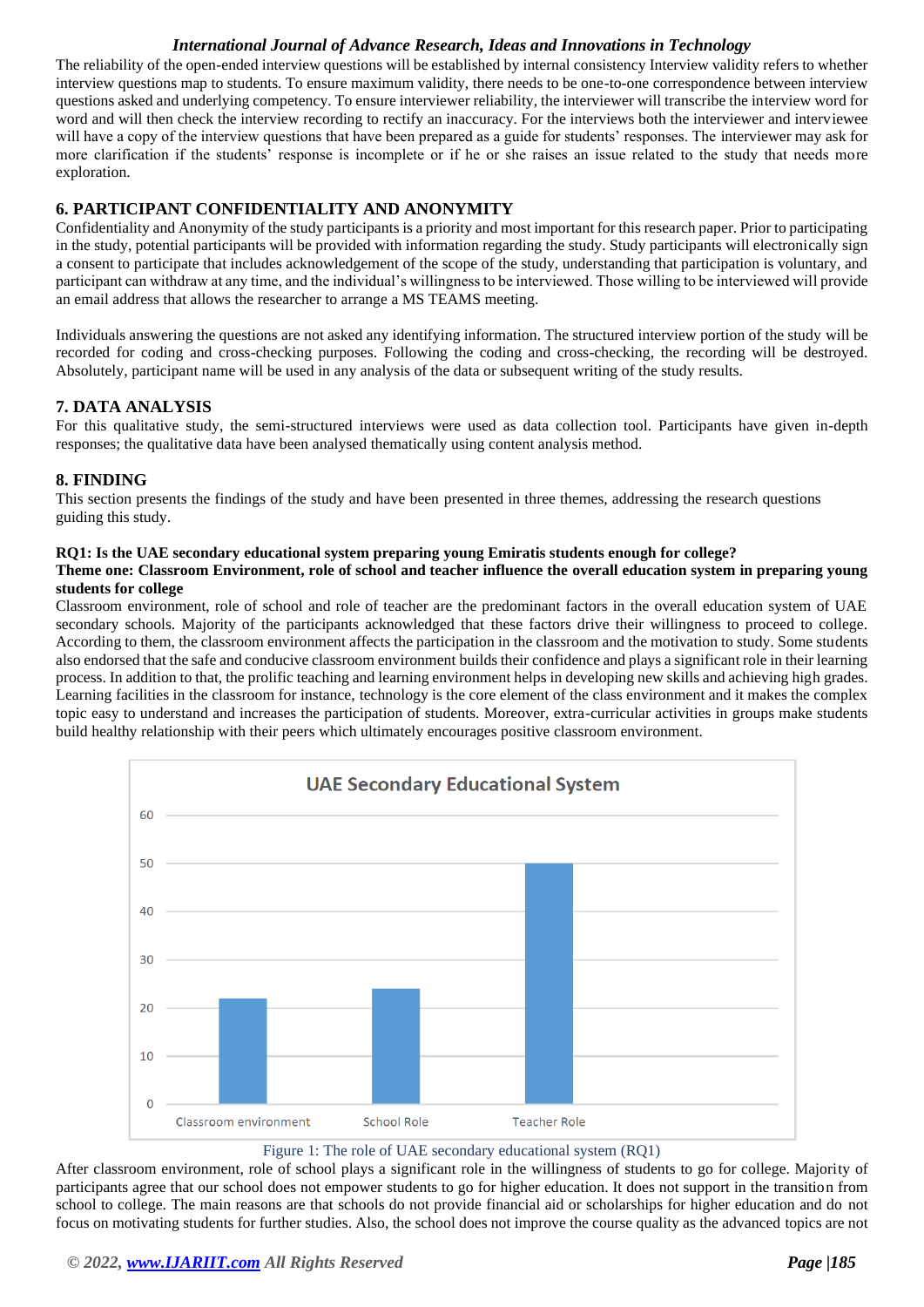covered or are not part of the course. This affects students' grades when they enroll in college as they struggle in understanding the concepts of new courses because of no basic knowledge.

Finally, the role of teacher is another predominant aspect which affects students' motivation to get enrollment in college. Students acknowledge that good teacher encourages classroom participation and their right guidance helps in choosing the college for further studies. Moreover, the participants highlighted the two factors that affect their motivation to pursue college negatively; the homework given by teacher and the medium of instruction i.e., English. These are some of the significant factors highlighted in this study which make an education system unsupportive for the young students to enroll in college and go for higher studies.

# **RQ2: Do the families have a role to play for the preparation of their youngsters for college?**

## **Theme two: Positive family Support encourages young students to prepare for college.**

This research question answers that how much family support encourages students to perform good in school and in motivating them for college. Apart from few participants, all agreed that the pressure and control from family demotivate them and decrease their interest in studies. It creates high pressure, affects mentally and drains the energy level. The controlling behavior of family makes them disinterested in school thus affects their persuasion of higher studies. Along with controlling behavior, the family problems also affect negatively in students' motivation and affects their grades. On the contrary, the positive support by the family encourages students rather stressing them; it helps in developing interest in studies. Another factor behind the lack of motivation is the family's financial status; students are unable to join college after school because their families do not afford the expenses of high school.

However, majority of participants think otherwise; for them their poor financial status encourages them to work hard and attend college, according to them they can only change their financial status by pursuing for higher studies and getting good jobs which is only possible after attending high school or college.





### **RQ3: Does the psychological resources provided by school help in readiness of students for college? Theme three: The mental readiness of students along with psychological support provided by school stimulates students' willingness to pursue for college.**

This theme intends to highlight the psychological paradigm and its influence on students' enrollment in college. According to the responses of the participants, two major elements are extracted that influence students' entry in college: their mental readiness to go for college and the psychological support offered by the schools. They believe that, schools are not providing enough psychological support, they are giving stress to a student which is decreasing students' motivation and affecting their performance rather influencing positively. Over and above that, the students are not mentally equipped and prepared to go for college because of the less psychological support by school as well as by their families. Except few students, others don't have choice of choosing the college for themselves, thus it affects their readiness to attend the college after completing school.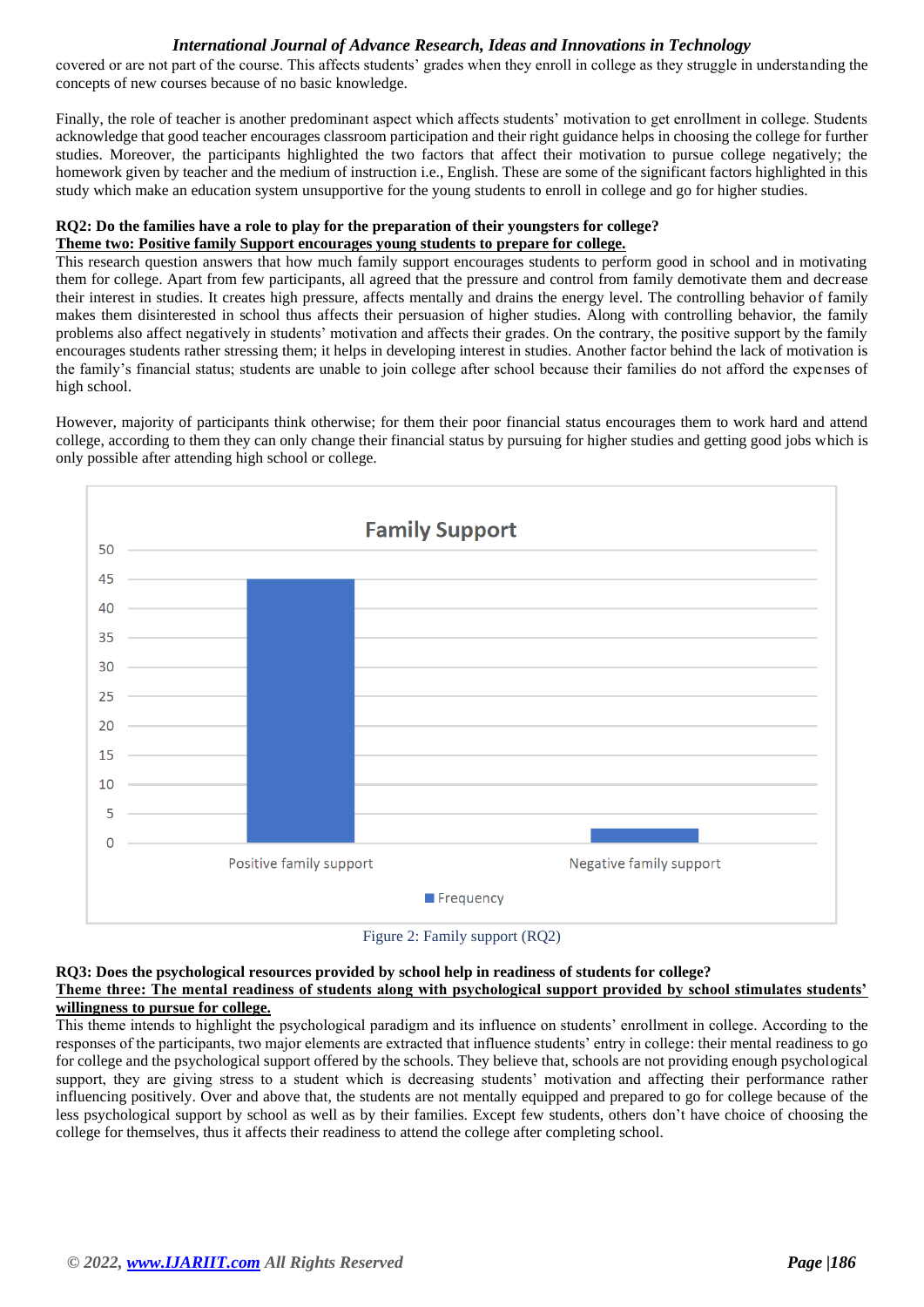

*International Journal of Advance Research, Ideas and Innovations in Technology*

Figure 3: Psychological support (RQ3)

# **9. DISCUSSION AND RECOMMENDATION**

The transition from high school to tertiary education is a journey of uncertainty for many first-generation college students. Some goods and services of high school that were part of the norm now represent an added expense. This experiment explored the factors that factors affecting students' enrollment rate in college and students' success at first year of college. An overarching theme in the study's findings are the need to:

(1) provide a proper classroom environment and discipline to ensure the success of learning process. It is very obvious that the teacher plays the main role in arranging a healthy environment where students feel confident to participate and maximize their efficiency as well. Most participants are welling to participate and engage in the classroom if they meet the right teacher. So, it is all depends on the teachers` interest in the profession and the particular environment in which they are performing their duties that how much they are interested for the well being and academic performance of the learner. (Sapieha, 2007).

(2) It's not socioeconomic status, nor how prestigious the school is that a child attends. The best interpreter of student success is the extent to which families encourage learning at home and engage themselves in their child's learning process. Around 95% of the students claim that family support and their involvement encourage them to tackle all the obstacles they meet in their learning process. However, it is needed to build the foundations for parent-teacher communication in schools. Because the sooner they do, the more equipped students will be to reach their academic potential.

(3) The importance of psychological factors is demonstrated in the ability of students to acquire knowledge, gaining skills, perception of educational information, and attitude to others. Unfortunately, the majority of the participants confess that they are not getting enough psychological support from their schools. They expressed their lack of trust to the social workers who failed to address and embrace their problems.

## **REFERENCES**

- [1] Alvermann, D.E., Phelps, S.F., & Gillis, V.R. (2010). Content area reading and literacy: Succeeding in today's diverse classrooms. Boston: Allyn & Bacon.
- [2] Averett, A., & Rodriguez, V. (2003,Spring). New research on families, communities, and student achievement. The Link, 1-2.
- [3] Bandura, A. (1977*). Social learning theory*. New York: General Learning Press.
- [4] Bandura, A. (1974). Behavior theory and the models of man. *American Psychologist*, 29(12), 859-869. doi:10.1037/h0037514
- [5] Chavkin, N.F. (2000). Family and community involvement: Teachers can lead the way. Clearing House (Menasha, Wis.), 73(5), 287-290.
- [6] Codjoe, H. M. (2007). The Importance of Home Environment and Parental Encouragement in the Academic Achievement of African-Canadian Youth. *Canadian Journal Of Education*, 30(1), 137-156.
- [7] Dillon C. & Greene B. (2003) Learner differences in distance learning: Finding differences that matter. In *Handbook of Distance Education* (eds M.G. Moore & W.G. Anderson), pp. 235–244. Lawrence Erlbaum Associates, Mahwah, NJ.
- [8] Doering, A., & Veletsianos, G. (2008). Hybrid Online Education: Identifying Integration Models Using Adventure Learning. *Journal Of Research on Technology In Education,* 41(1), 23-41.
- [9] Flouri, E., & Hawkes, D. (2008). Ambitious mothers successful daughters: Mothers' early expectations for children's education and children's earnings and sense of control in adult life. *British Journal Of Educational Psychology*, 78(3), 411-433.
- [10]Garrett, T., Antrop-González, R., & Vélez, W. (2010). Examining the Success Factors of High-Achieving Puerto Rican Male High-School Students. *Roeper Review*, 32(2), 106-115. doi:10.1080/02783191003587892